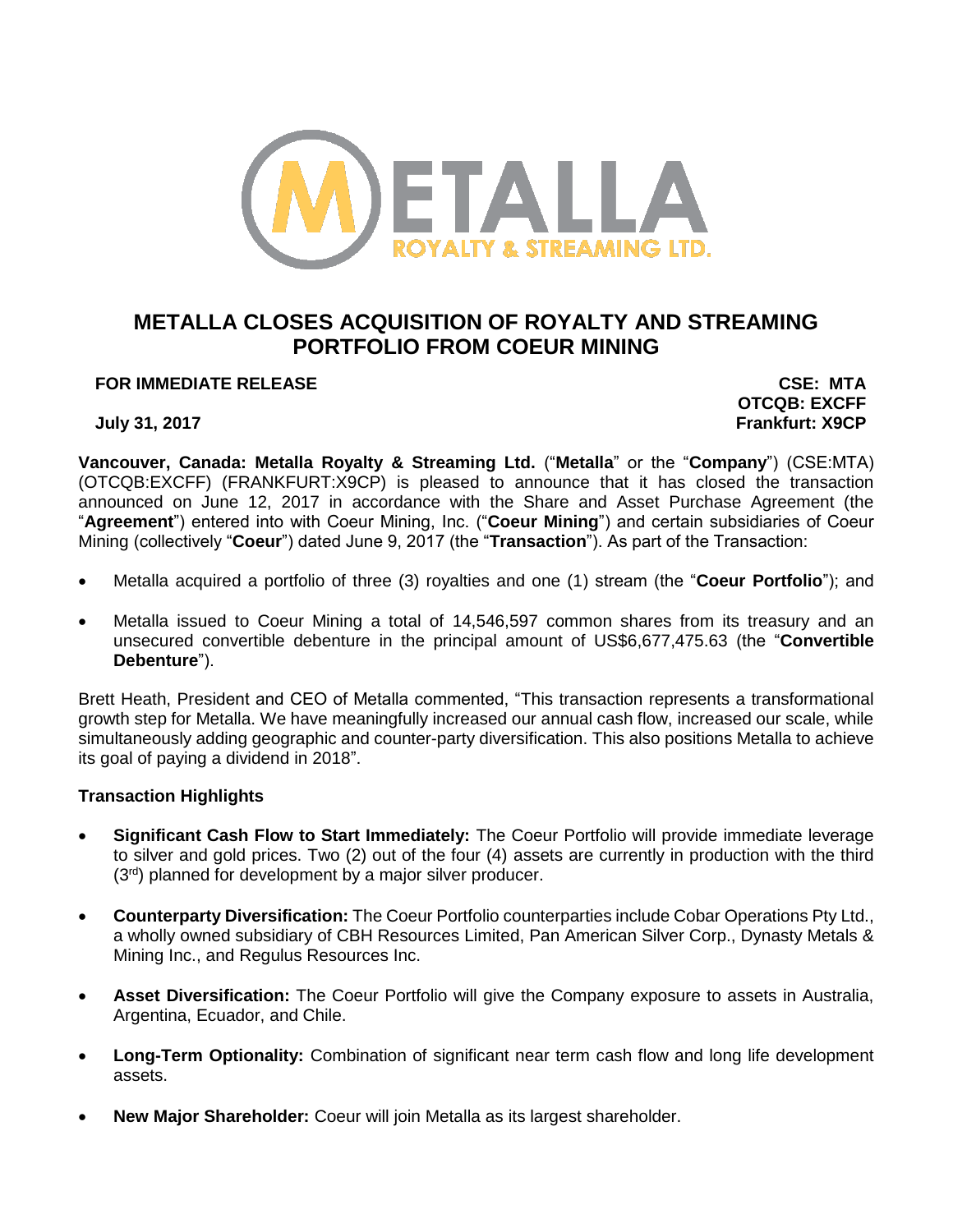### **Metalla Post Closing Capital Structure**

Post closing of the Transaction, Metalla now has approximately 73,098,480 common shares issued and outstanding, of which Coeur holds approximately 19.9%. Metalla also has the Convertible Debenture outstanding and held by Coeur in the principal amount of US\$6,677,475.63. The Convertible Debenture will automatically convert into common shares of Metalla at future financings (at the future financing price) or asset acquisitions (at the acquisition price) to maintain Coeur's 19.9% until the outstanding principal is either converted in full or otherwise repaid. The Convertible Debenture is unsecured and will bear interest at a rate of 5% per annum.

# **Corporate Update**

Metalla also announces that it has granted incentive stock options to directors, officers and consultants of the Company for the right to purchase up to an aggregate of 1,900,000 common shares of the Company, exercisable at a price of \$0.54 for a period of five years from the date of grant. The options were granted in accordance with the Company's incentive stock option plan.

### **About Metalla**

Metalla was created for the purpose of providing shareholders with leveraged precious metal exposure by acquiring royalties and streams. Our goal is to increase share value by accumulating a diversified portfolio of royalties and streams with attractive returns. Our strong foundation of current and future cash generating asset base, combined with an experienced team gives Metalla a path to become one of the leading gold and silver companies for the next commodities cycle.

For further information please visit our website at [www.metallaroyalty.com](http://www.metallaroyalty.com/)

# **ON BEHALF OF METALLA ROYALTY & STREAMING LTD.**

"Brett Heath" President & CEO, Director

#### **CONTACT INFORMATION**

Metalla Royalty & Streaming Ltd. Brett Heath, President & CEO Phone: [604-696-0741](tel:604-696-0741) Email: i**[nfo@metallaroyalty.com](mailto:tim@excaliburresources.ca)** Website: **[www.metallaroyalty.com](http://www.metallaroyalty.com/)**

# **INVESTOR RELATIONS**

Renmark Financial Communications Inc. Barry Mire: bmire@renmarkfinancial.com Tel: (416) 644-2020 or (514) 939-3989

#### CAUTIONARY NOTE REGARDING FORWARD-LOOKING STATEMENTS

This release contains certain "forward looking statements" and certain "forward-looking information" as defined under applicable Canadian and U.S. securities laws. Forward-looking statements and information can generally be identified by the use of forwardlooking terminology such as "may", "will", "should", "expect", "intend", "estimate", "anticipate", "believe", "continue", "plans" or similar terminology. Forward-looking statements and information include, but are not limited to, statements with respect to the Transaction, anticipated cash flows upon completion of the Transaction, payment of any dividends and proposed future